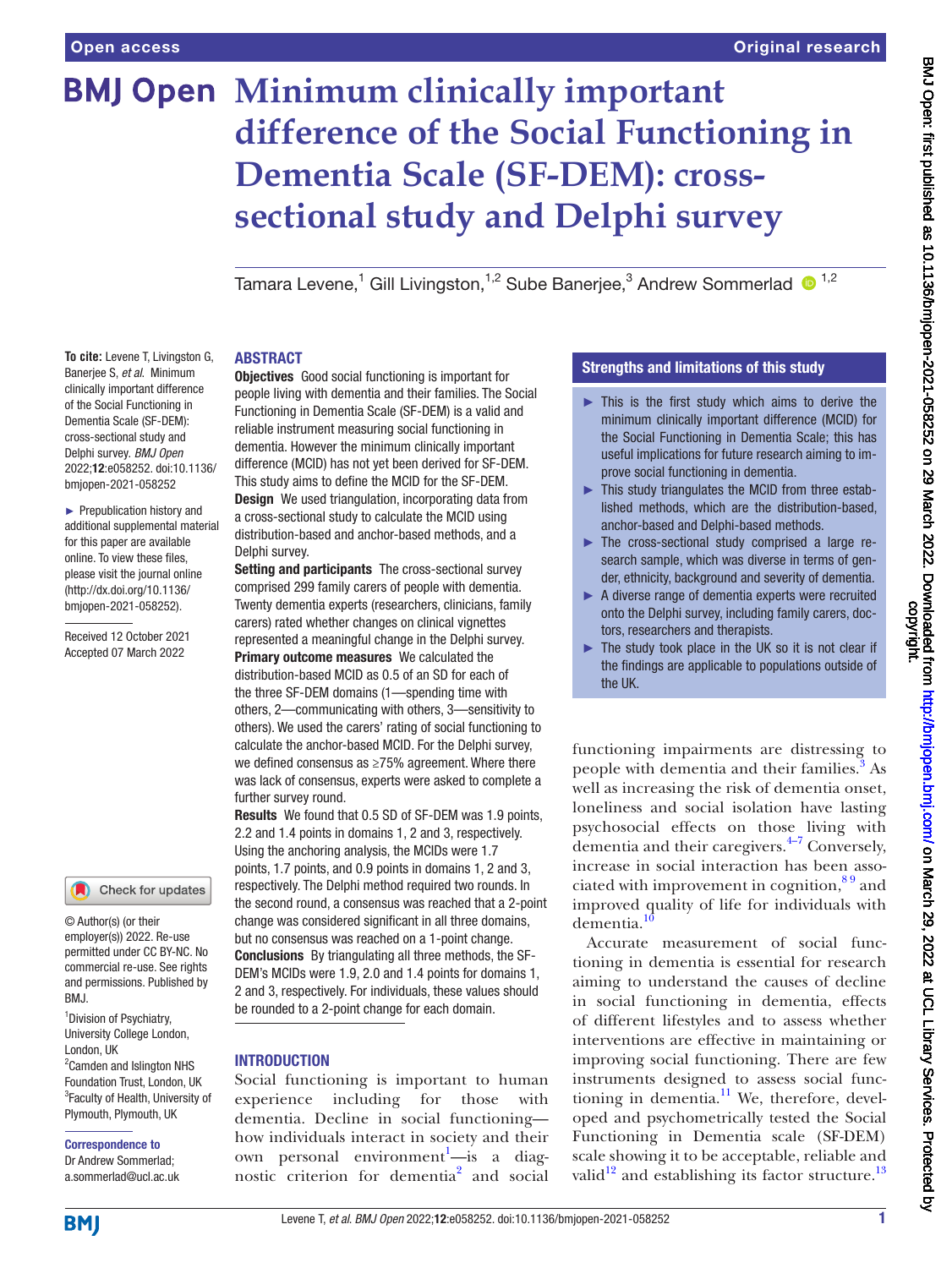SF-DEM has, therefore, been recommended for research into social functioning in dementia.<sup>11</sup>

A statistically significant difference between or within groups on an instrument may not equate to a clinically important difference. $\frac{14}{15}$  An important metric of a scale is therefore the minimum clinically important difference (MCID), defined as 'the smallest change or difference in an outcome measure that is perceived as beneficial and would lead to a change in the patient's medical management, assuming an absence of excessive side effects and costs'.[16](#page-6-10) To our knowledge, no MCID has been reported for the SF-DEM or any other instrument that measures social functioning in dementia. The MCID is subjective and there are several ways to calculate it, including statistically based approaches based on distribution of data or anchoring score changes to another measure, and seeking expert opinion via a Delphi survey.<sup>17</sup> In this study, we aimed to derive the MCID of the SF-DEM using all of these approaches. By utilising three established methods to calculate the MCID and subsequently triangulating the results, we aim to mitigate any potential biases which may arise from the different approaches.

#### **METHODS**

We conducted a study using data from a cross-sectional survey of family carers of people with dementia and a Delphi survey of dementia professionals and experts by experience.

#### Cross-sectional survey

#### Setting and participants

This study used data collected from a previous research project $^{13}$  $^{13}$  $^{13}$  to calculate the MCID for the SF-DEM. Two hundred and ninety-nine family carers of people with mild, moderate and severe dementia were recruited across three UK National Health Service mental health trusts in Sussex and North London and gave informed consent to participate.

#### Procedures

Trained researchers conducted a single interview with the family carer particpants to obtain demographic information about the person with dementia and scores for the SF-DEM. The carers also provided information for other validated carer-rated measures used to determine dementia severity, using the Clinical Dementia Rating Scale  $(CDR)$ .<sup>[18](#page-6-12)</sup>

Social functioning was assessed using the SF-DEM, a 20-item questionnaire administered by an interviewer. There are seventeen items covering different aspects of social functioning which are divided into three domains ('spending time with other people' (dDomain 1), 'communicating with other people' (domain 2) and 'sensitivity to other people' (domain 3)). These items are scored using a Likert scale (0–4 indicating frequency: 'never' to 'very often'). A score is calculated for each domain; the scale scores range for each domain from 0

to 21, 0–18 and 0–12, respectively. High scores indicate better social functioning. There are also three unscored summary questions which assess overall impression of social functioning, recent change and willingness to make future changes.

#### Analysis

Distribution-based methods are based on the statistical characteristics of obtained samples. They determine what magnitude of change in an outcome measure, here the SF-DEM score, is greater than what would be expected from chance alone.<sup>[19](#page-6-13)</sup> Previous studies have suggested that 0.5 SD may be clinically significant. $20-22$  We, therefore, calculated the SD of the SF-DEM score for each of the three domains, and 0.5 of the SD

Anchor-based approach determines the MCID by associating the change in the numerical scale to a subjective and independent assessment of improvement.<sup>[19](#page-6-13)</sup> This allows a numerical measurement to become 'anchored' to a qualitative assessment which is likely meaningful to patients. In this study we used the carers' overall impression of social functioning (four points on a Likert scale: excellent, good, fair, poor) to anchor to the SF-DEM score. We first calculated whether there was correlation between the score in each of the three SF-DEM domains and the overall impression of social functioning using Spearman's correlation coefficient. We then calculated, for each domain, the mean difference in SF-DEM domain score, per different overall rating of impression in social functioning (excellent, good, fair, poor), as the anchorbased MCID.

All analyses were conducted using IBM SPSS V.25.

#### Delphi survey

#### Setting and participants

Twenty dementia experts were recruited as participants, providing informed consent to participate in the survey. We defined experts as researchers who specialise in dementia care, healthcare professionals with experience working with people with dementia, or family members, close friends, or carers of a person with dementia with at least weekly contact.

#### Procedures

We created eight brief fictionalised anonymous vignettes for each of the three SF-DEM domains based on previous studies using the SF-DEM scale (see [online supple](https://dx.doi.org/10.1136/bmjopen-2021-058252)[mental appendix 1\)](https://dx.doi.org/10.1136/bmjopen-2021-058252).<sup>12 13</sup> These changes corresponded to improvement and decline in SF-DEM score of 1, 2, 3 and 4 points. The study participants were asked for each vignette 'do you consider the change described as important to the health or quality of life of the person', and asked to answer 'yes', 'no' or 'not Sure'. They were invited to explain more about their answer to help move to consensus by clarifying and specifying. The survey was delivered using Opinio, a web-based survey tool.

Participants were also asked to define their gender (male, female, other, prefer not to say), ethnicity (using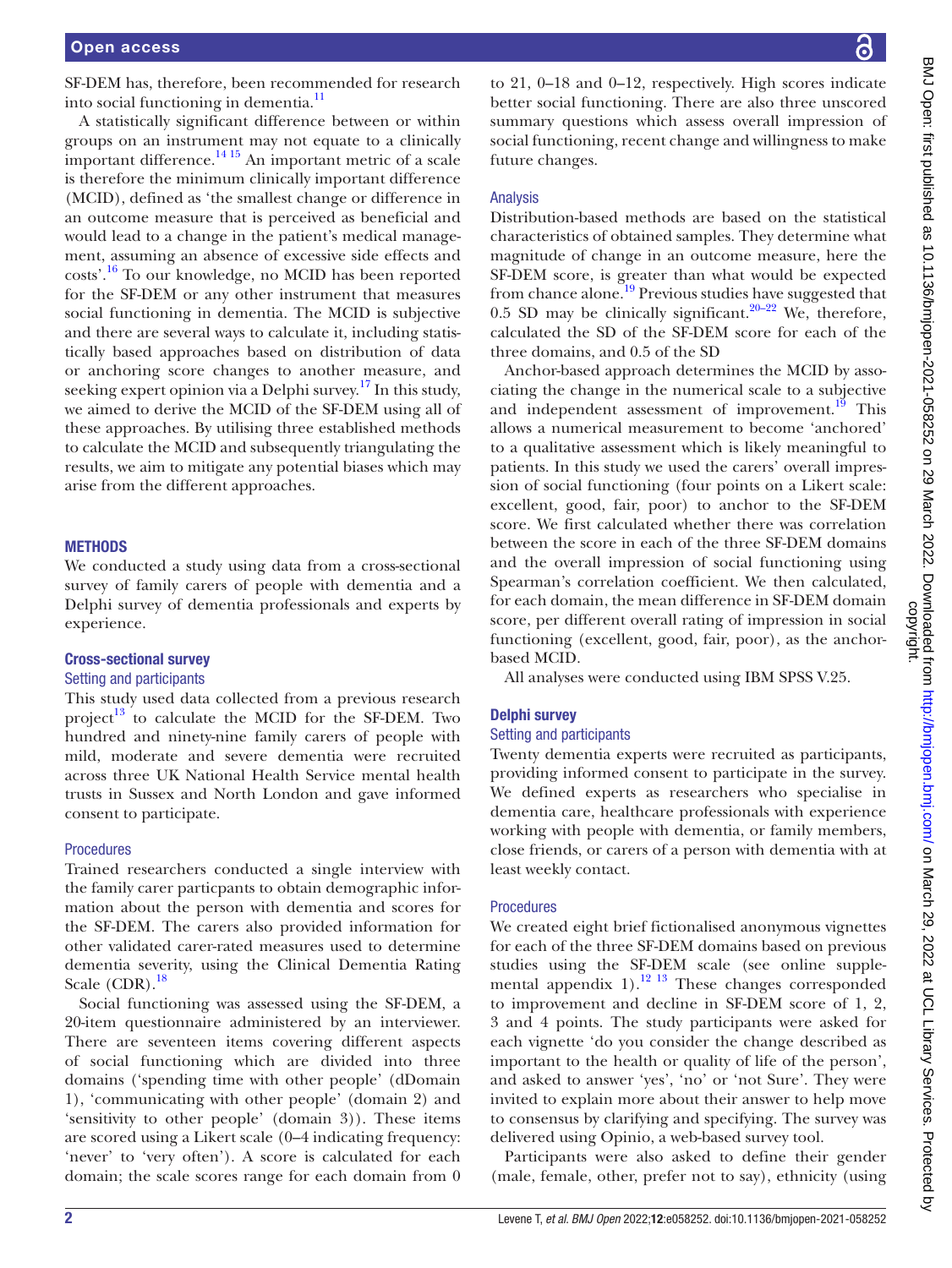UK census categories), expertise (dementia carer, psychiatrist, neurologist, geriatrician, clinical psychologist, nurse, social worker, occupational therapist, researcher, other), country of residence (UK, other European country, North America, other) and years of experience in caring for or working with people with dementia (less than 5, 5–10, more than 10). The survey was piloted by two researchers prior to being circulated to the participants.

#### Analysis

The Delphi method aims to obtain a consensus regarding what would constitute a meaningful change from a panel of experts in the field, using a questionnaire. $^{23}$ There is a range of recommendations for Delphi study sample sizes, $^{24}$  $^{24}$  $^{24}$  including that 10–15 participants would be sufficient to reach consensus. $25$  Several rounds may be required before the process ends, in order to reach overall agreement.<sup>26</sup> We, therefore, aimed for 15 respondents<sup>21</sup> and anticipated an attrition rate of approximately  $20\% - 30\%$  over two or three rounds<sup>27</sup>; thus we recruited 20 experts for the Delphi study. There are no existing guidelines for establishing consensus within a Delphi study, however, many Delphi healthcare studies define consensus as a  $75\% - 80\%$  agreement.<sup>28</sup> We, therefore, defined a consensus as an agreement of ≥75% (75% agreement that the change is either considered meaningful or not meaningful).

We analysed the Delphi results by calculating the percentage consensus for each vignette, which corresponded to a change (improvement or decline) of 1, 2, 3 or 4 points in each SF-DEM domain. We then calculated the overall consensus for each point of change by calculating the proportion of study participants who judged that the vignettes reflected a meaningful difference (averaged across the vignettes which described improvement and decline). We judged any level of SF-DEM change as having reached consensus if 75% of participants judged it as being either clinically meaningful or not clinically meaningful. For levels of SF-DEM change where consensus was not reached in the first Delphi round, we wrote new vignettes using feedback and comments provided by the participants in the first round and presented these to study participants for round 2. We determined the MCID using the Delphi method as the minimum agreed meaningful points of change, as decided by a consensus among the Delphi participants. For example, if an overall consensus is reached that a 1-point change is not meaningful or no

consensus can be reached, and a 2-point change is meaningful, the MCID would be calculated as 2 points.

#### **Triangulation**

We present MCIDs derived from the three methods separately and, as it is common practice to triangulate values from the methods used in order to determine an overall MCID[,20 21 29 30](#page-6-14) we present a triangulated MCID for each SF-DEM domain by calculating the simple mean (the values summed and divided by three) from the three methods.

#### Patient and public involvement

No patients involved.

#### RESULTS

#### Cross-sectional survey

#### **Demographics**

Of the 299 carers, the mean age was 63 (SD 14, min 21, max 90) years and 218 (73%) were female. The mean age of the people with dementia was 81 (SD 8, min 55, max 98) years and 179 (60%) were female. Half (148) of the family carers were spouses or long-term partners of the person with dementia and the majority of those remaining 128 (43%) were children of the person with dementia. There was a range of dementia severity as scored on the CDR (very mild=31 (10%), mild=108 (36%), moderate=99  $(33\%)$ , severe=61  $(20\%)$ ). Alzheimer's disease was the the most common dementia subtype (159, 53%).

#### Distribution method

The mean SF-DEM score was 6.8, 5.9 and 8.3 for domains 1, 2 and 3, respectively. [Table](#page-2-0) 1 details the values of the mean, SD and 0.5 SD for each of the three domains. The MCIDs, defined as 0.5 SD, were calculated as 1.9, 2.2 and 1.4 points for domains 1, 2 and 3, respectively.

#### Anchor method

As is reported in [table](#page-3-0) 2, we found a moderate correlation of SF-DEM score vs overall impression in social functioning in domain 1, and a weak correlation in domains 2 and 3. We then calculated the MCID as the mean difference in score per different level of overall impression of social functioning. The MCIDs were 1.7, 1.7 and 0.9 points for domains 1, 2 and 3, respectively.

<span id="page-2-0"></span>

| Distribution-based minimum clinically important difference on SF-DEM scale<br><b>Table 1</b> |     |                          |               |       |
|----------------------------------------------------------------------------------------------|-----|--------------------------|---------------|-------|
| <b>Domain</b>                                                                                | N   | <b>Mean SF-DEM score</b> | SD            | 0.5SD |
| 1 (Spending time with other people)                                                          | 296 | 6.8                      | 3.9           | 1.9   |
| 2 (Communicating with other people)                                                          | 291 | 5.9                      | 4.4           | 2.2   |
| 3 (Sensitivity to other people)                                                              | 293 | 8.3                      | $2.9^{\circ}$ | 1.4   |

SF-DEM, Social Functioning in Dementia Scale.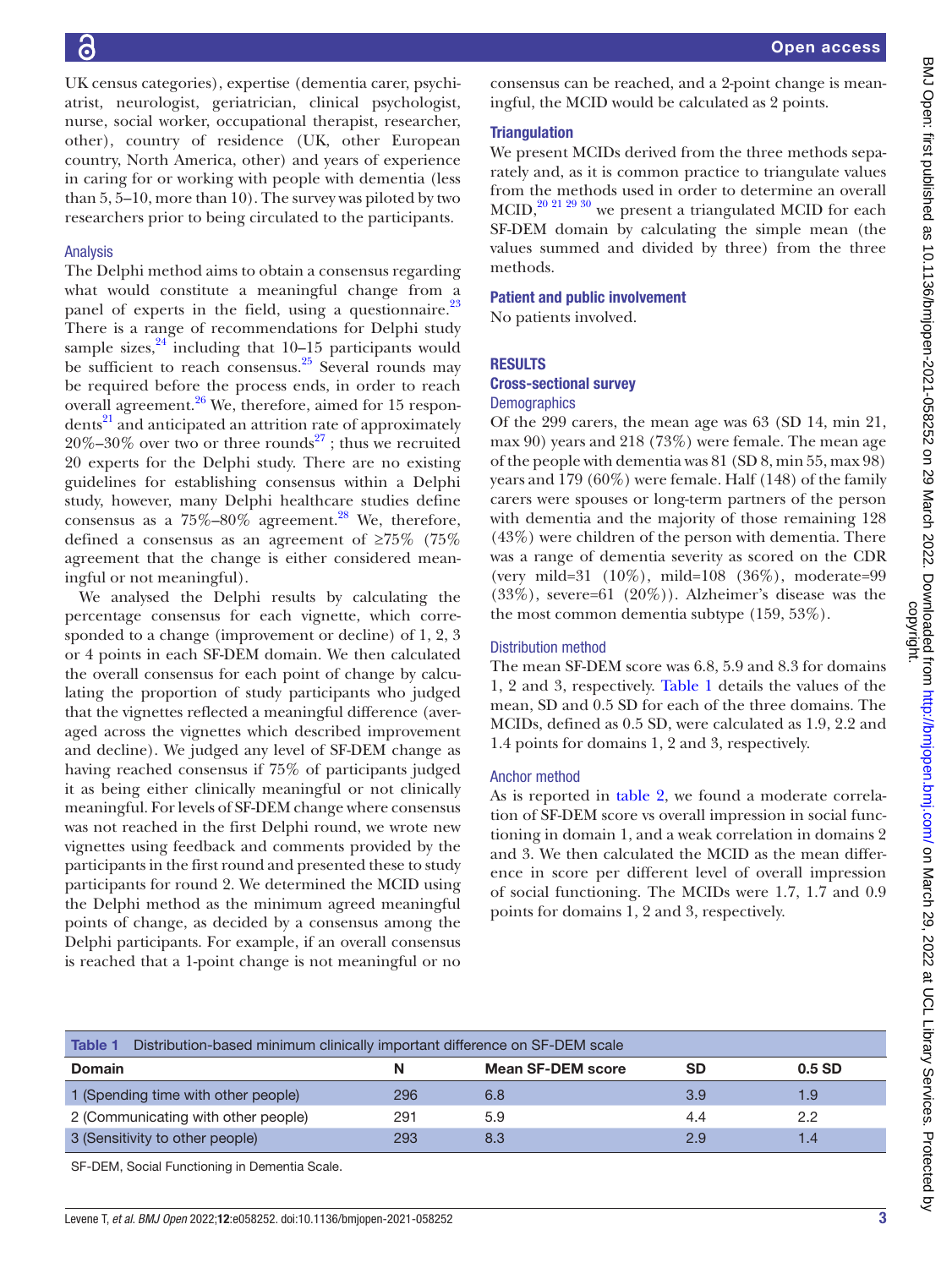#### <span id="page-3-0"></span>Table 2 Anchor-based minimum clinically

| <b>Domain</b>                                                                                                                                                                                                                                                                                                                                          | N   | <b>Impression</b><br>of social<br>functioning* | N per<br>impression<br>of social<br>functioning | Mean SF- | Spearman's<br><b>Correlation:</b><br><b>SF-DEM score</b><br>vs impression<br>of social<br><b>DEM</b> score functioning | P value | <b>Mean SF-DEM</b><br>points difference<br>per impression of<br>social functioning<br>(Anchor-based<br>MCID)                                                                      |
|--------------------------------------------------------------------------------------------------------------------------------------------------------------------------------------------------------------------------------------------------------------------------------------------------------------------------------------------------------|-----|------------------------------------------------|-------------------------------------------------|----------|------------------------------------------------------------------------------------------------------------------------|---------|-----------------------------------------------------------------------------------------------------------------------------------------------------------------------------------|
| 1 (Spending time                                                                                                                                                                                                                                                                                                                                       | 296 | Excellent                                      | $\overline{7}$                                  | 9.4      | $-0.58$                                                                                                                | < 0.001 | 1.7                                                                                                                                                                               |
| with other people)                                                                                                                                                                                                                                                                                                                                     |     | Good                                           | 77                                              | 9.8      |                                                                                                                        |         |                                                                                                                                                                                   |
|                                                                                                                                                                                                                                                                                                                                                        |     | Fair                                           | 93                                              | 7.3      |                                                                                                                        |         |                                                                                                                                                                                   |
|                                                                                                                                                                                                                                                                                                                                                        |     | Poor                                           | 119                                             | 4.4      |                                                                                                                        |         |                                                                                                                                                                                   |
| 2 (Communicating                                                                                                                                                                                                                                                                                                                                       | 291 | Excellent                                      | 7                                               | 9.7      | $-0.29$                                                                                                                | < 0.001 | 1.7                                                                                                                                                                               |
| with other people)                                                                                                                                                                                                                                                                                                                                     |     | Good                                           | 78                                              | 7.7      |                                                                                                                        |         |                                                                                                                                                                                   |
|                                                                                                                                                                                                                                                                                                                                                        |     | Fair                                           | 92                                              | 5.5      |                                                                                                                        |         |                                                                                                                                                                                   |
|                                                                                                                                                                                                                                                                                                                                                        |     | Poor                                           | 114                                             | 4.8      |                                                                                                                        |         |                                                                                                                                                                                   |
| 3 (Sensitivity to                                                                                                                                                                                                                                                                                                                                      | 293 | <b>Excellent</b>                               | $\overline{7}$                                  | 10.4     | $-0.13$                                                                                                                | 0.025   | 0.9                                                                                                                                                                               |
| other people)                                                                                                                                                                                                                                                                                                                                          |     | Good                                           | 80                                              | 8.5      |                                                                                                                        |         |                                                                                                                                                                                   |
|                                                                                                                                                                                                                                                                                                                                                        |     | Fair                                           | 93                                              | 8.8      |                                                                                                                        |         |                                                                                                                                                                                   |
|                                                                                                                                                                                                                                                                                                                                                        |     | Poor                                           | 113                                             | 7.7      |                                                                                                                        |         |                                                                                                                                                                                   |
| *Response to question 'Thinking about their social life as a whole, how is it now?' on Likert scale (1=excellent, 2=good, 3=fair, 4=poor).<br>MCID, minimum clinically important difference; SF-DEM, Social Functioning in Dementia Scale.<br><b>Delphi survey</b><br><b>Demographics</b><br>In the first round of the Delphi study, there were twenty |     |                                                |                                                 |          |                                                                                                                        |         | of the participants in rounds one and two. Approximately<br>two-thirds of the participants were female. The majority<br>of the participants were either psychiatrists $(50\%)$ or |

<span id="page-3-1"></span>Table 3 Delphi study participants' demographic information **Category** Demographic information **Delphi** round 1 **Delphi** round 2  $N$  (%)  $N$  (%) Gender Female 13 (65) 10 (71.4) Male 7 (35) 4 (28.6) Ethnicity White 15 (75) 10 (71.4) Asian or Asian British 4 (20) 3 (21.4) Other 1 (5) 1 (7.1) Primary role Psychiatrist 10 (50) 6 (42.9) Academic researcher 6 (30) 5 (35.7) Social worker  $1 (5)$  0 (0) Family carer  $1 (5)$  1 (7.1) **Clinical** psychologist 2 (10) 2 (14.3) Years of experience Less than  $5$  4 (20) 3 (21.4) 5–10 7 (35) 4 (28.6) More than 10 9 (45) 7 (50) Country of residence UK 19 (95) 13 (92.9) Other 1 (5) 1 (7.1)

of the participants in rounds one and two. Approximately two-thirds of the participants were female. The majority of the participants were either psychiatrists (50%) or researchers (30%). They had a varied level of experience, and the majority (95%) were based in the UK. There were 14 participants in the second round of the Delphi survey. Seventy-one per cent of the participants in round 2 were female, and the majority were psychiatrists (43%) or researchers (36%), as in round 1. 93% of participants were based in the UK.

## Round 1

[Table](#page-4-0) 4 reports the results of both Delphi rounds. In the first round of the Delphi process, a consensus was reached for eight out of the twelve levels of change represented by the vignettes. For domains 1 and 3, there was consensus that 2-point, 3-point and 4-point changes were considered significant but no consensus with regard to a 1-point change. For domain 2, a consensus was reached that 2-point and 4-point changes were considered significant, but no consensus for 1- or 3-point changes.

### Round 2

We presented amended vignettes for the levels of SF-DEM change which did not reach consensus in round 1. The second round led to a consensus that a 3-point change in domain 2 was clinically significant. However, no consensus was reached with regards to a 1-point change in all three domains with 71%, 43% and 39% viewing 1-point change as meaningful for the three domains (see [table](#page-4-0) 4). Therefore, the Delphi consensus MCIDs are defined as 2 points in all three domains.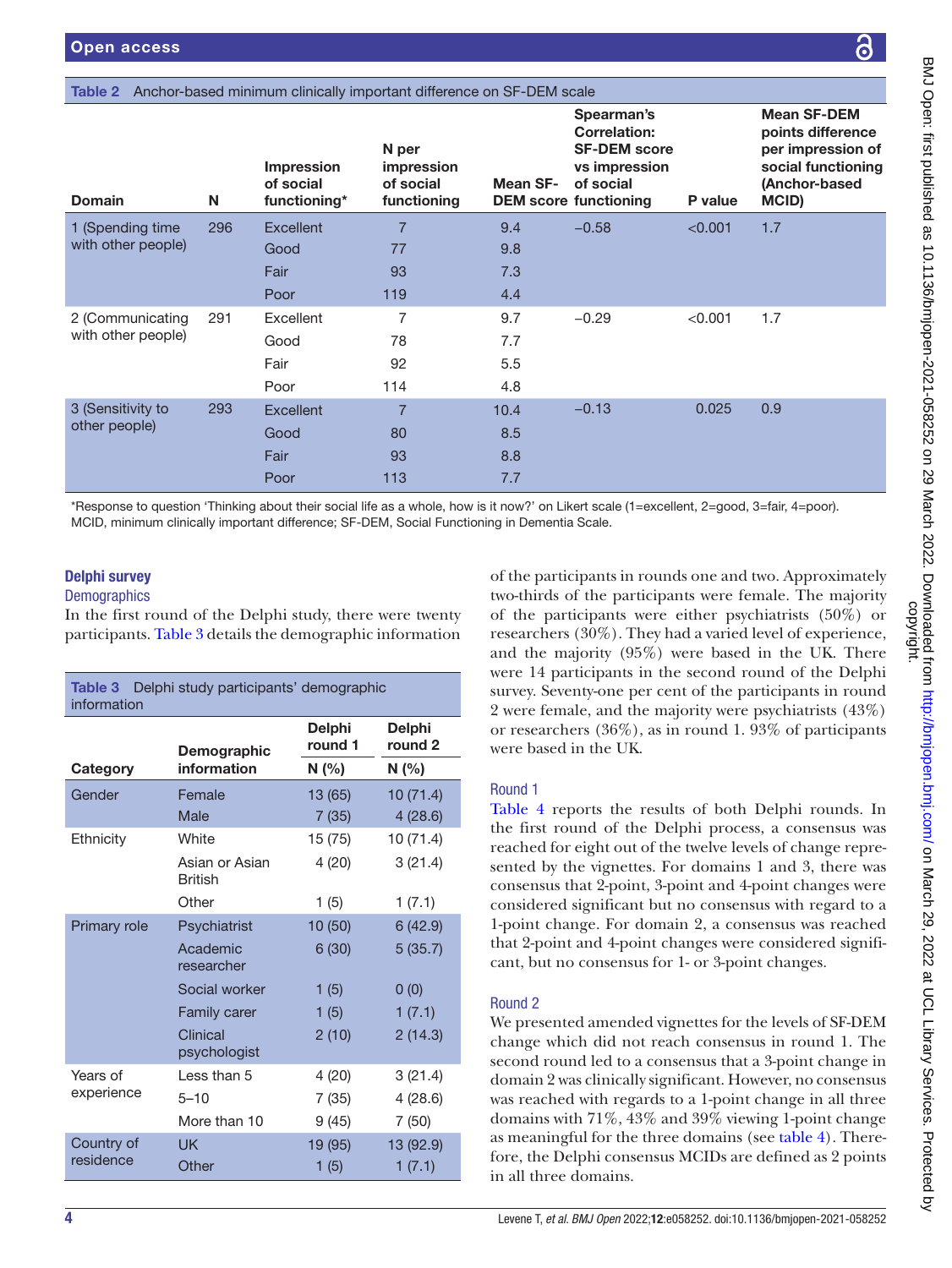| Table 4             | Delphi survey results   |                         |                         |                   |                |                |                    |                                              |                       |                          |                       |                       |                |         |                         |                        |                              |
|---------------------|-------------------------|-------------------------|-------------------------|-------------------|----------------|----------------|--------------------|----------------------------------------------|-----------------------|--------------------------|-----------------------|-----------------------|----------------|---------|-------------------------|------------------------|------------------------------|
|                     |                         |                         | Delphi round 1 (n=20)   |                   |                |                |                    |                                              |                       |                          | Delphi round 2 (n=14) |                       |                |         |                         |                        |                              |
|                     | No of                   |                         | Improvement             |                   | <b>Decline</b> |                |                    | improvement and decline)<br>Total (combining |                       |                          | Improvement           |                       | <b>Decline</b> |         |                         | and decline)           | Total (combining improvement |
|                     | points of<br>change     | ≻                       | z                       | sure<br><b>z</b>  | $\succ$        | z              | sure<br><b>Not</b> | meaningful<br>% agreed                       | Consensus<br>reached? | ≻                        | Z                     | sure<br>$\frac{1}{2}$ | ≻              | Z       | sure<br>$\frac{1}{2}$   | meaningful<br>% agreed | Consensus<br>reached?        |
| Domain 1            |                         | $\infty$                | $\overline{\mathsf{c}}$ |                   | ᅚ              | 5              |                    | 72.5                                         | z                     | $\frac{2}{1}$            | 2                     | $\circ$               | $\infty$       | 4       | $\overline{\mathsf{c}}$ | 71.4                   | z                            |
|                     | $\overline{\mathsf{c}}$ | ⊵                       | $\overline{\mathsf{c}}$ |                   | 20             |                |                    | 92.5                                         |                       |                          |                       |                       |                |         |                         |                        |                              |
|                     | က                       | $\frac{\infty}{\infty}$ | 0                       | $\mathbf{\alpha}$ | 20             | 0              |                    | 95                                           |                       |                          |                       |                       |                |         |                         |                        |                              |
|                     | 4                       | <u>စု</u>               | 0                       |                   | <u>စု</u>      | 0              |                    | 95                                           |                       |                          |                       |                       |                |         |                         |                        |                              |
| Domain <sub>2</sub> |                         | Ξ                       | 4                       | 5                 | 5              | ო<br>T         | $\sim$             | $\overline{a}$                               | z                     | ∓                        | $\mathbf{\Omega}$     |                       |                | ∓       | 2                       | 42.9                   | z                            |
|                     | $\scriptstyle\sim$      | $\frac{\infty}{\tau}$   |                         | $\mathbf{\Omega}$ | $\frac{8}{1}$  | 0              | $\sim$             | 90                                           |                       |                          |                       |                       |                |         |                         |                        |                              |
|                     | ო                       | စ္                      | 0                       |                   |                | ∓              | N                  | 65                                           | z                     | $\overline{4}$           | $\circ$               | 0                     | $\frac{1}{4}$  | $\circ$ | $\circ$                 | $\overline{00}$        | ≻                            |
|                     | 4                       | $\frac{\infty}{1}$      |                         |                   | 20             | 0              | ⊂                  | 95                                           | >                     |                          |                       |                       |                |         |                         |                        |                              |
| Domain <sub>3</sub> |                         | ၜ                       | ၜ                       | 2                 |                | $\overline{C}$ | ς                  | 40                                           | z                     | $\overline{\phantom{0}}$ | 5                     | 2                     | 4              | ၜ       |                         | 39.3                   | z                            |
|                     | N                       | $\overline{4}$          | 4                       | 2                 | Ľ              | 0              | ო                  | 77.5                                         |                       |                          |                       |                       |                |         |                         |                        |                              |
|                     |                         | $\frac{\infty}{2}$      | O                       | 2                 | ဗူ             | 5              | $\mathbf{\Omega}$  | 77.5                                         |                       |                          |                       |                       |                |         |                         |                        |                              |
|                     |                         |                         |                         | N                 | $\frac{8}{1}$  | 0              | 2                  | 87.5                                         |                       |                          |                       |                       |                |         |                         |                        |                              |

<span id="page-4-0"></span>5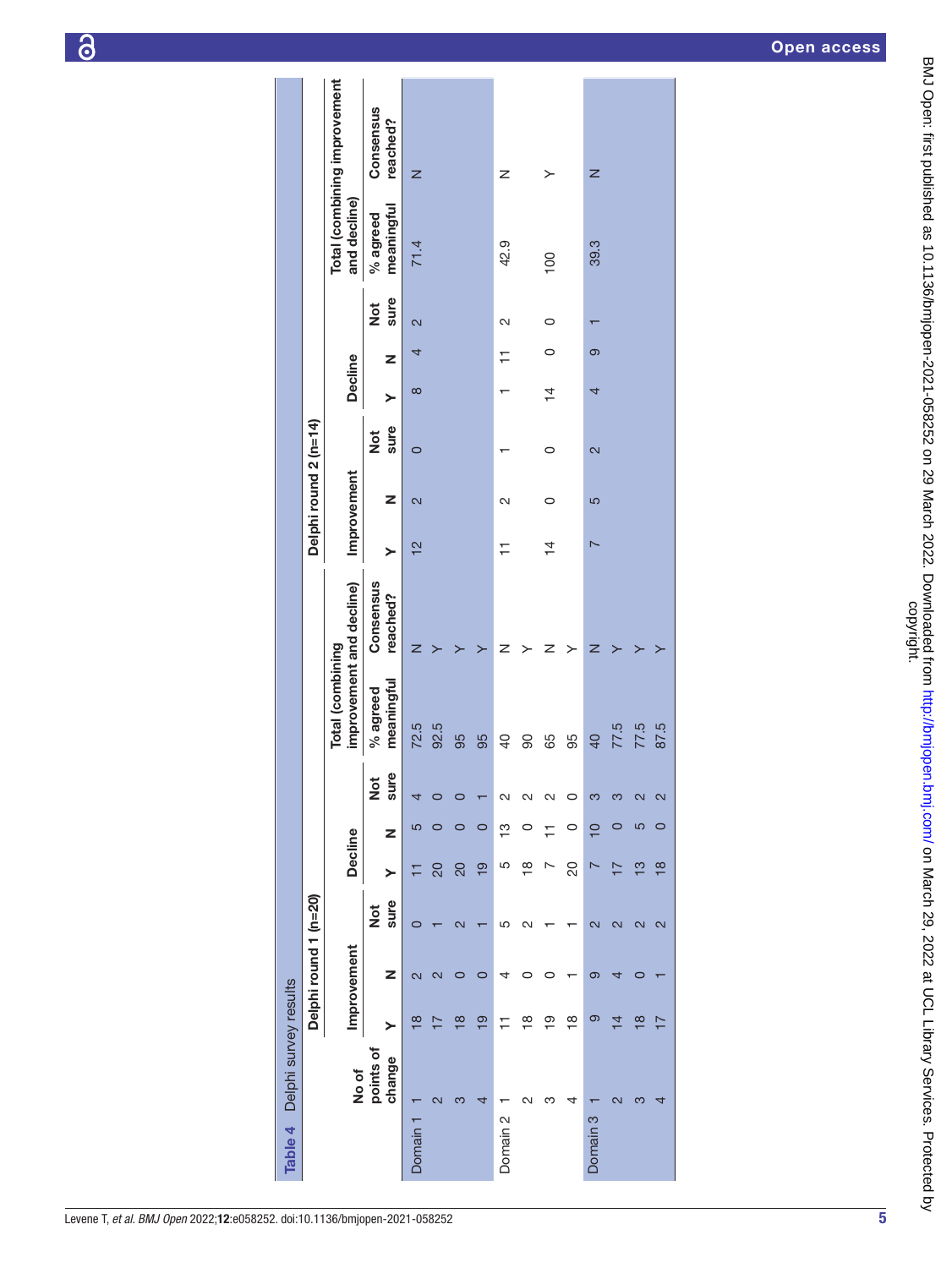#### Triangulation results

The mean MCIDs from the three methods are 1.9 points for domain 1 (range 1.7–2), 2.0 points for domain 2 (range 1.7–2.2) and 1.4 points for domain 3 (range  $0.9-2$ ).

#### **DISCUSSION**

We used three different methods, the distribution, anchor and Delphi methods, in order to establish the MCID for the SF-DEM, which measures social functioning in people living with dementia.

The mean MCIDs from the three methods are 1.9 points for domain 1, 2.0 points for domain 2 and 1.4 points for domain 3. If using the MCID for an individual patient, it would be appropriate to consider 2 points as the MCID in all three domains. However, in a research study such as a clinical trial, the triangulated values may be more useful. The MCIDs calculated from the three methods have also been reported separately in this study, and the most applicable value could be used with the researcher's judgement and prespecified in the study protocol.

For the distribution method, we chose to use the value of 0.5 SD to define the MCID. An influential systematic review demonstrated a consistency of 0.5 SD among the MCIDs reported in health-related quality of life measures in chronic diseases.<sup>[22](#page-6-22)</sup> Several studies have since used 0.5 SD as the value to calculate the MCID using the distribution method.<sup>[20 31–33](#page-6-14)</sup> The data in the cross-sectional survey<sup>[13](#page-6-8)</sup> find a significant correlation between SF-DEM scores and carers' impression of social functioning. This allowed us to successfully anchor the SF-DEM to the subjective opinions of the family carers and calculate MCIDs using this method. The results of the Delphi survey led to a consensus on 2, 3 and 4-point changes, but to no consensus with regards to a 1-point change in all three domains with some experts judging it as important and others not. Interestingly, in round 2, there was a 71.4% agreement (close to the required 75% consensus) that a 1-point change in domain 1 was significant, in contrast to domains 2 and 3, which had 42.9% and 39.3% agreement for a 1-point change respectively. Nonetheless, we conclude that it would be appropriate to consider a 2-point change in domain 1 as clinically important, particularly when using the MCID to compare the scores of individual patients, given it is the most conservative estimate and so most appropriate in this context.

In other long-term conditions, similar methods have been used to determine an MCID to measure social functioning.[34 35](#page-6-23) One study used the distribution and anchor method to establish the MCID for a scale measures quality of life (including social functioning) in children with cerebral palsy. Another used the anchor method to determine the MCID for a scale which measures quality of life (including social functioning) after total knee replacement.

#### Strengths and limitations

Stengths include the fact that no previous study has established an MCID for the SF-DEM. This innovation is therefore useful for future research which uses the SF-DEM as an outcome measure. We also used three different methods in order to calculate the MCID, each of which have their specific benefits and limitations. The distribution and anchor methods were determined using data from the cross-sectional survey which took place in  $2019$ .<sup>13</sup> This study used a large research sample, which was diverse in terms of gender, ethnicity, background and severity of dementia. The distribution method is a standardised method of statistical analysis which has been demonstrated to be consistent.<sup>22</sup> However, this method is not recommended as a first line means for determining MCID due to the lack of an anchor value which links the scores to a value that is meaningful to patients.<sup>[19 36](#page-6-13)</sup> We have mitigated this potential drawback by also using the anchor method, which anchors the score to the subjective views of the family carers, and the Delphi method, thus taking expert opinion into account (in this study encompassing the views of clinicians, researchers, social workers, psychologists and family carers).

A limitation of the anchor-based method is that the results will differ depending on the choice of the anchor.<sup>15</sup> The anchor used in this study enabled us to factor in the subjective views and experiences of family carers for people with dementia. These are the individuals who spend the most time with people with dementia, and arguably may have the most insight into a clinically important change. There were 20 participants in first round of the Delphi survey, and 14 participants in the second round. We had a diverse research sample with an appropriate sample size for a Delphi survey. However, the participants were mostly UK-based which renders the results less applicable to populations outside of the UK.

#### **CONCLUSIONS**

The results of this study specify that the MCID values for the SF-DEM are 1.9 points for domain 1, 2.0 points for domain 2 and 1.4 points for domain 3. These values are derived from the distribution-based, anchor-based and Delphi methods. Given the lack of consensus regarding a 1-point change for all three domains in the Delphi survey, it would be appropriate to round the MCID to a 2-point change as a more conservative value. As the SF-DEM is the only validated scale for measuring social functioning in dementia,<sup>13</sup> these results are of potential value for future research in this field. The calculation of the MCID will allow future researchers to identify a change which is of clinical benefit to patients, when using the SF-DEM as an outcome measure and therefore enable research into the important person-centred domain of social functioning for people with dementia.

Twitter Gill Livingston [@gill\\_livingston](https://twitter.com/gill_livingston)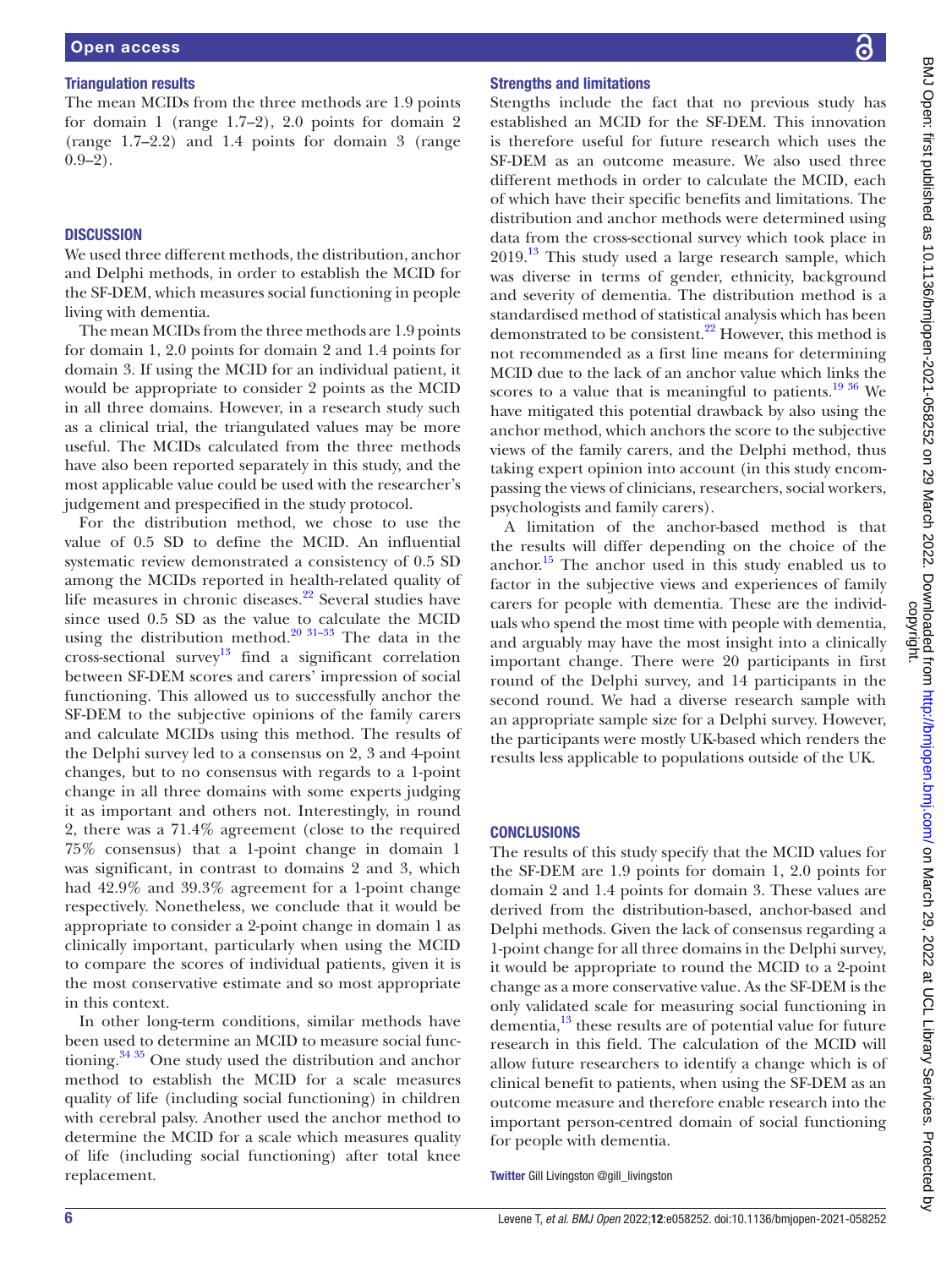Contributors TL, GL and AS conceived the idea for this study and designed the analysis plan with input from all authors. TL conducted the literature search and conducted the data analysis plan, with input from AS. SB acquired funding for the cross-sectional study. The article and figures were drafted by TL and GL, SB and AS edited the manuscript. All authors read and approved the final article. AS is the guarantor, who accepts full responsibility for the work and/or the conduct of the study, had access to the data, and controlled the decision to publish.

Funding The cross-sectional study was funded by an Alzheimer's Society Project Grant (234 AS-PG-14–017). TL, GL and AS are supported by the University College London Hospitals NIHR Biomedical Research Centre.

Competing interests None declared.

Patient and public involvement Patients and/or the public were not involved in the design, or conduct, or reporting, or dissemination plans of this research.

Patient consent for publication Consent obtained directly from patient(s)

Ethics approval The cross-sectional study was approved by the South Central-Hampshire A Research Ethics Committee (15/SC/0605). The Delphi survey was approved by the University College London (UCL) Research Ethics Committee (6048/002).

Provenance and peer review Not commissioned; externally peer reviewed.

Data availability statement Data are available on reasonable request.

Supplemental material This content has been supplied by the author(s). It has not been vetted by BMJ Publishing Group Limited (BMJ) and may not have been peer-reviewed. Any opinions or recommendations discussed are solely those of the author(s) and are not endorsed by BMJ. BMJ disclaims all liability and responsibility arising from any reliance placed on the content. Where the content includes any translated material, BMJ does not warrant the accuracy and reliability of the translations (including but not limited to local regulations, clinical guidelines, terminology, drug names and drug dosages), and is not responsible for any error and/or omissions arising from translation and adaptation or otherwise.

Open access This is an open access article distributed in accordance with the Creative Commons Attribution Non Commercial (CC BY-NC 4.0) license, which permits others to distribute, remix, adapt, build upon this work non-commercially, and license their derivative works on different terms, provided the original work is properly cited, appropriate credit is given, any changes made indicated, and the use is non-commercial. See: [http://creativecommons.org/licenses/by-nc/4.0/.](http://creativecommons.org/licenses/by-nc/4.0/)

#### ORCID iD

Andrew Sommerlad <http://orcid.org/0000-0002-8895-7055>

#### **REFERENCES**

- <span id="page-6-0"></span>1 Tyrer P, Casey P. *Social function in psychiatry: the hidden axis of classification exposed*, 1993.
- <span id="page-6-1"></span>2 World Health Organisation. *International statistical classification of diseases and related health problems. 10th revision, edition 2010. volume 2 instruction manual*, 2011.
- <span id="page-6-2"></span>3 Singleton D, Mukadam N, Livingston G, *et al*. How people with dementia and carers understand and react to social functioning changes in mild dementia: a UK-based qualitative study. *[BMJ Open](http://dx.doi.org/10.1136/bmjopen-2017-016740)* 2017;7:e016740.
- <span id="page-6-3"></span>4 Sommerlad A, Sabia S, Singh-Manoux A, *et al*. Association of social contact with dementia and cognition: 28-year follow-up of the Whitehall II cohort study. *[PLoS Med](http://dx.doi.org/10.1371/journal.pmed.1002862)* 2019;16:e1002862.
- 5 Holwerda TJ, Deeg DJH, Beekman ATF, *et al*. Feelings of loneliness, but not social isolation, predict dementia onset: results from the Amsterdam study of the elderly (AMSTEL). *[J Neurol Neurosurg](http://dx.doi.org/10.1136/jnnp-2012-302755)  [Psychiatry](http://dx.doi.org/10.1136/jnnp-2012-302755)* 2014;85:135–42.
- 6 Kovaleva M, Spangler S, Clevenger C, *et al*. Chronic stress, social isolation, and perceived loneliness in dementia caregivers. *[J](http://dx.doi.org/10.3928/02793695-20180329-04)  [Psychosoc Nurs Ment Health Serv](http://dx.doi.org/10.3928/02793695-20180329-04)* 2018;56:36–43.
- 7 Brodaty H, Hadzi-Pavlovic D. Psychosocial effects on carers of living with persons with dementia. *[Aust N Z J Psychiatry](http://dx.doi.org/10.3109/00048679009077702)* 1990;24:351–61.
- <span id="page-6-4"></span>8 Marioni RE, van den Hout A, Valenzuela MJ, *et al*. Active cognitive lifestyle associates with cognitive recovery and a reduced risk of cognitive decline. *[J Alzheimers Dis](http://dx.doi.org/10.3233/JAD-2011-110377)* 2012;28:223–30.
- 9 Marioni RE, Valenzuela MJ, van den Hout A, *et al*. Active cognitive lifestyle is associated with positive cognitive health transitions and compression of morbidity from age sixty-five. *[PLoS One](http://dx.doi.org/10.1371/journal.pone.0050940)* 2012;7:e50940.
- <span id="page-6-5"></span>10 Livingston G, Cooper C, Woods J, *et al*. Successful ageing in adversity: the LASER-AD longitudinal study. *[J Neurol Neurosurg](http://dx.doi.org/10.1136/jnnp.2007.126706)  [Psychiatry](http://dx.doi.org/10.1136/jnnp.2007.126706)* 2008;79:641–5.
- <span id="page-6-6"></span>11 Grothe J, Schomerus G, Dietzel J, *et al*. Instruments to assess social functioning in individuals with dementia: a systematic review. *[J](http://dx.doi.org/10.3233/JAD-200762)  [Alzheimers Dis](http://dx.doi.org/10.3233/JAD-200762)* 2021;80:619–37.
- <span id="page-6-7"></span>12 Sommerlad A, Singleton D, Jones R, *et al*. Development of an instrument to assess social functioning in dementia: the social functioning in dementia scale (SF-DEM). *[Alzheimers Dement](http://dx.doi.org/10.1016/j.dadm.2017.02.001)* 2017;7:88–98.
- <span id="page-6-8"></span>13 Budgett J, Brown A, Daley S, *et al*. The social functioning in dementia scale (SF-DEM): exploratory factor analysis and psychometric properties in mild, moderate, and severe dementia. *[Alzheimers](http://dx.doi.org/10.1016/j.dadm.2018.11.001)  [Dement](http://dx.doi.org/10.1016/j.dadm.2018.11.001)* 2019;11:45–52.
- <span id="page-6-9"></span>14 Angst F, Aeschlimann A, Angst J. The minimal clinically important difference raised the significance of outcome effects above the statistical level, with methodological implications for future studies. *[J](http://dx.doi.org/10.1016/j.jclinepi.2016.11.016)  [Clin Epidemiol](http://dx.doi.org/10.1016/j.jclinepi.2016.11.016)* 2017;82:128–36.
- <span id="page-6-24"></span>15 Copay AG, Subach BR, Glassman SD, *et al*. Understanding the minimum clinically important difference: a review of concepts and methods. *[The Spine Journal](http://dx.doi.org/10.1016/j.spinee.2007.01.008)* 2007;7:541–6.
- <span id="page-6-10"></span>16 Jaeschke R, Singer J, Guyatt GH. Measurement of health status. ascertaining the minimal clinically important difference. *[Control Clin](http://dx.doi.org/10.1016/0197-2456(89)90005-6)  [Trials](http://dx.doi.org/10.1016/0197-2456(89)90005-6)* 1989;10:407–15.
- <span id="page-6-11"></span>17 Lassere MN, van der Heijde D, Johnson KR. Foundations of the minimal clinically important difference for imaging. *[J Rheumatol](http://www.ncbi.nlm.nih.gov/pubmed/11327272)* 2001;28:890–1.
- <span id="page-6-12"></span>18 Hughes CP, Berg L, Danziger WL, *et al*. A new clinical scale for the staging of dementia. *[Br J Psychiatry](http://dx.doi.org/10.1192/bjp.140.6.566)* 1982;140:566–72.
- <span id="page-6-13"></span>19 McGlothlin AE, Lewis RJ. Minimal clinically important difference: defining what really matters to patients. *[JAMA](http://dx.doi.org/10.1001/jama.2014.13128)* 2014;312:1342–3.
- <span id="page-6-14"></span>20 Howard R, Phillips P, Johnson T, *et al*. Determining the minimum clinically important differences for outcomes in the domino trial. *[Int J](http://dx.doi.org/10.1002/gps.2607)  [Geriatr Psychiatry](http://dx.doi.org/10.1002/gps.2607)* 2011;26:812–7.
- <span id="page-6-19"></span>21 Webster L, Martin A, Livingston G. The minimum clinically important difference on the sleep disorders inventory for people with dementia. *[Int J Geriatr Psychiatry](http://dx.doi.org/10.1002/gps.5384)* 2020;35:1418–23.
- <span id="page-6-22"></span>22 Norman GR, Sloan JA, Wyrwich KW. Interpretation of changes in health-related quality of life: the remarkable universality of half a standard deviation. *[Med Care](http://dx.doi.org/10.1097/01.MLR.0000062554.74615.4C)* 2003;41:582–92.
- <span id="page-6-15"></span>23 Verkade P-J, van Meijel B, Brink C, *et al*. Delphi research exploring essential components and preconditions for case management in people with dementia. *[BMC Geriatr](http://dx.doi.org/10.1186/1471-2318-10-54)* 2010;10:54.
- <span id="page-6-16"></span>24 Reid N. The Delphi Technique: Its Contribution to the Evaluation of Professional Practice. In: *Professional competence and quality assurance in the caring professions*, 1988.
- <span id="page-6-17"></span>25 J. Skulmoski G, T. Hartman F, Krahn J. The Delphi method for graduate research. *[Journal of Information Technology Education:](http://dx.doi.org/10.28945/199)  [Research](http://dx.doi.org/10.28945/199)* 2007;6:001–21.
- <span id="page-6-18"></span>26 Hasson F, Keeney S, McKenna H. Research guidelines for the Delphi survey technique. *[J Adv Nurs](http://www.ncbi.nlm.nih.gov/pubmed/11095242)* 2000;32:1008–15.
- <span id="page-6-20"></span>27 Vogel C, Zwolinsky S, Griffiths C, *et al*. A Delphi study to build consensus on the definition and use of big data in obesity research. *[Int J Obes](http://dx.doi.org/10.1038/s41366-018-0313-9)* 2019;43:2573–86.
- <span id="page-6-21"></span>28 Jünger S, Payne SA, Brine J, *et al*. Guidance on conducting and reporting Delphi studies (CREDES) in palliative care: recommendations based on a methodological systematic review. *[Palliat Med](http://dx.doi.org/10.1177/0269216317690685)* 2017;31:684–706.
- 29 Nordin Åsa, Taft C, Lundgren-Nilsson Åsa, *et al*. Minimal important differences for fatigue patient reported outcome measures-a systematic review. *[BMC Med Res Methodol](http://dx.doi.org/10.1186/s12874-016-0167-6)* 2016;16:62.
- 30 Lemay KR, Tulloch HE, Pipe AL, *et al*. Establishing the minimal clinically important difference for the hospital anxiety and depression scale in patients with cardiovascular disease. *[J Cardiopulm Rehabil](http://dx.doi.org/10.1097/HCR.0000000000000379)  [Prev](http://dx.doi.org/10.1097/HCR.0000000000000379)* 2019;39:E6–11.
- 31 Carton P, Filan D. Defining the minimal clinically important difference in athletes undergoing arthroscopic correction of sports-related femoroacetabular impingement: the percentage of possible improvement. *[Orthop J Sports Med](http://dx.doi.org/10.1177/2325967119894747)* 2020;8:232596711989474.
- 32 Raman S, Ding K, Chow E, *et al*. Minimal clinically important differences in the EORTC QLQ-C30 and brief pain inventory in patients undergoing re-irradiation for painful bone metastases. *[Qual](http://dx.doi.org/10.1007/s11136-017-1745-8)  [Life Res](http://dx.doi.org/10.1007/s11136-017-1745-8)* 2018;27:1089–98.
- 33 Raman S, Ding K, Chow E, *et al*. Minimal clinically important differences in the EORTC QLQ-BM22 and EORTC QLQ-C15-PAL modules in patients with bone metastases undergoing palliative radiotherapy. *[Qual Life Res](http://dx.doi.org/10.1007/s11136-016-1308-4)* 2016;25:2535–41.
- <span id="page-6-23"></span>34 Chen C-L, Shen I-H, Huang H-H, *et al*. Responsiveness and minimal clinically important difference of TNO-AZL preschool children quality of life in children with cerebral palsy. *[Qual Life Res](http://dx.doi.org/10.1007/s11136-019-02370-y)* 2020;29:825–31.
- 35 Escobar A, Quintana JM, Bilbao A, *et al*. Responsiveness and clinically important differences for the WOMAC and SF-36 after total knee replacement. *[Osteoarthritis Cartilage](http://dx.doi.org/10.1016/j.joca.2006.09.001)* 2007;15:273–80.

्ट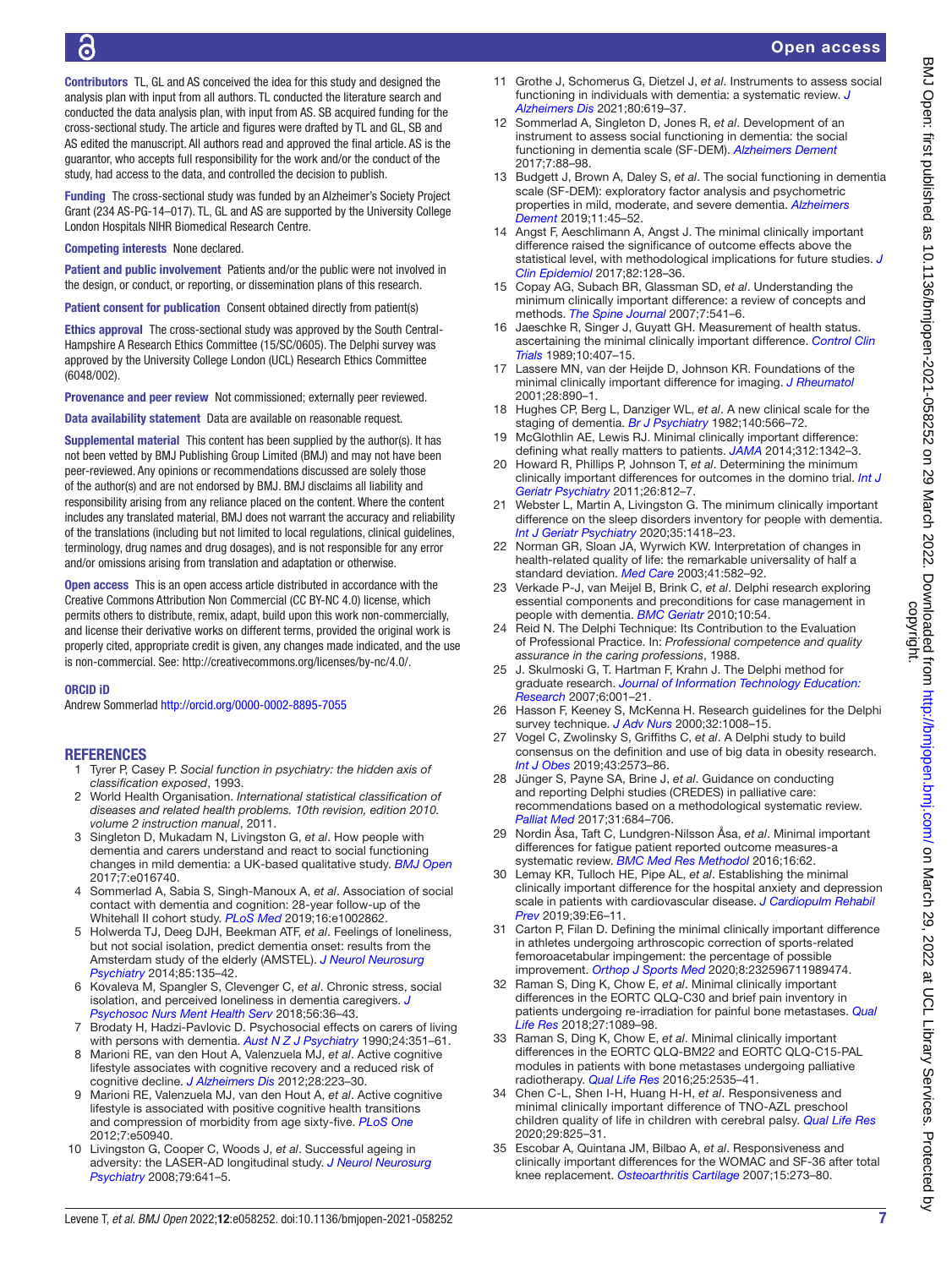## Open access

36 Turner D, Schünemann HJ, Griffith LE, *et al*. The minimal detectable change cannot reliably replace the minimal important difference. *[J](http://dx.doi.org/10.1016/j.jclinepi.2009.01.024)* 

*[Clin Epidemiol](http://dx.doi.org/10.1016/j.jclinepi.2009.01.024)* 2010;63:28–36.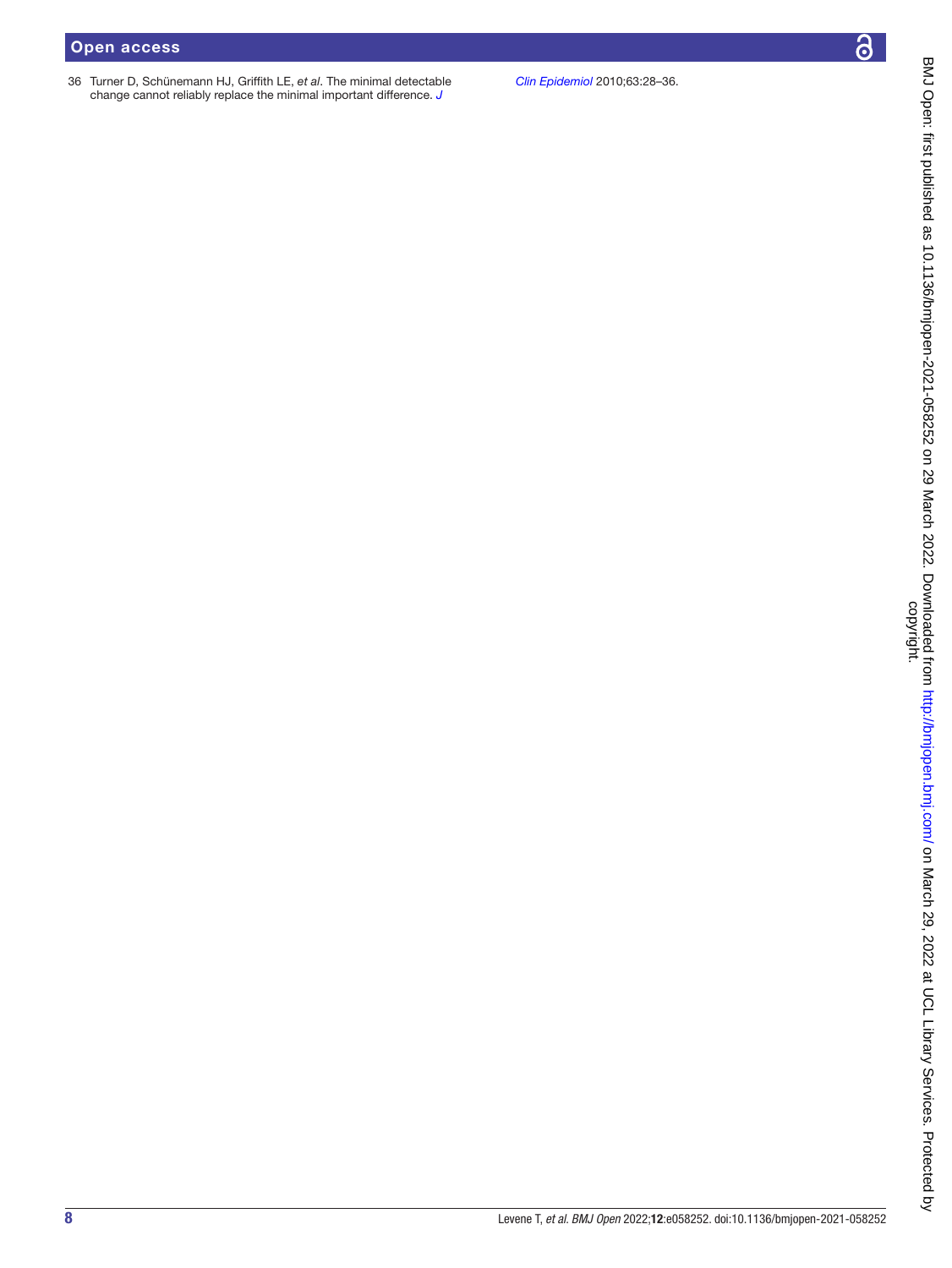## **Appendix 1: Vignettes used for phase 1 and 2 of the Delphi survey for calculation of the minimum clinically important difference for the Social Functioning in Dementia (SF-DEM) scale**

We would now like to ask you to give your opinion on a series of fictionalised case scenarios describing people with dementia. The questions do not relate to social functioning during COVID restrictions.

Please read the following scenario and answer whether you think that the change in the amount of social contact for the person with dementia described is important to their health or quality of life.

*[The vignettes detailed below were then presented in a random order. Only the text of the vignette was shown to participants, without indication of the number of points of change each represented. After each vignette, the following question was asked:]* 

Do you consider this change important to *XX*'s health or quality of life?

- Yes
- No
- Not sure (comments can be entered below)
	- o Free text box for comments

| Domain 1:<br>Time with<br>others | 1 point  | Improvement | Joan lives in a sheltered accommodation and goes<br>shopping with her daughter weekly and is visited<br>twice a week by her grandson. She continues these<br>activities but has also started going to the monthly<br>coffee mornings in the shared space in her<br>accommodation. |
|----------------------------------|----------|-------------|-----------------------------------------------------------------------------------------------------------------------------------------------------------------------------------------------------------------------------------------------------------------------------------|
|                                  |          | Decline     | Peter lives with his daughter, goes to church once per<br>week and to music concerts approximately monthly.<br>He used to meet with a friend in his local pub once per<br>week, but no longer does this as frequently, only<br>going every two months.                            |
|                                  | 2 points | Improvement | Marianna's son visits her twice a week, and goes<br>shopping with her friend once a week. She has now<br>begun to go with her friend to an exercise class every<br>fortnight.                                                                                                     |
|                                  |          | Decline     | Bill lives alone and would be visited by his<br>granddaughter once a week but she has moved to<br>another city for university so now only visits him every<br>two months. In addition, he now rarely goes to<br>church, having previously been a weekly attender.                 |
|                                  | 3 points | Improvement | Tom has lived in a care home for the past 18 months<br>and his son and grandchildren, who live 4hour drive                                                                                                                                                                        |

## Phase 1 vignettes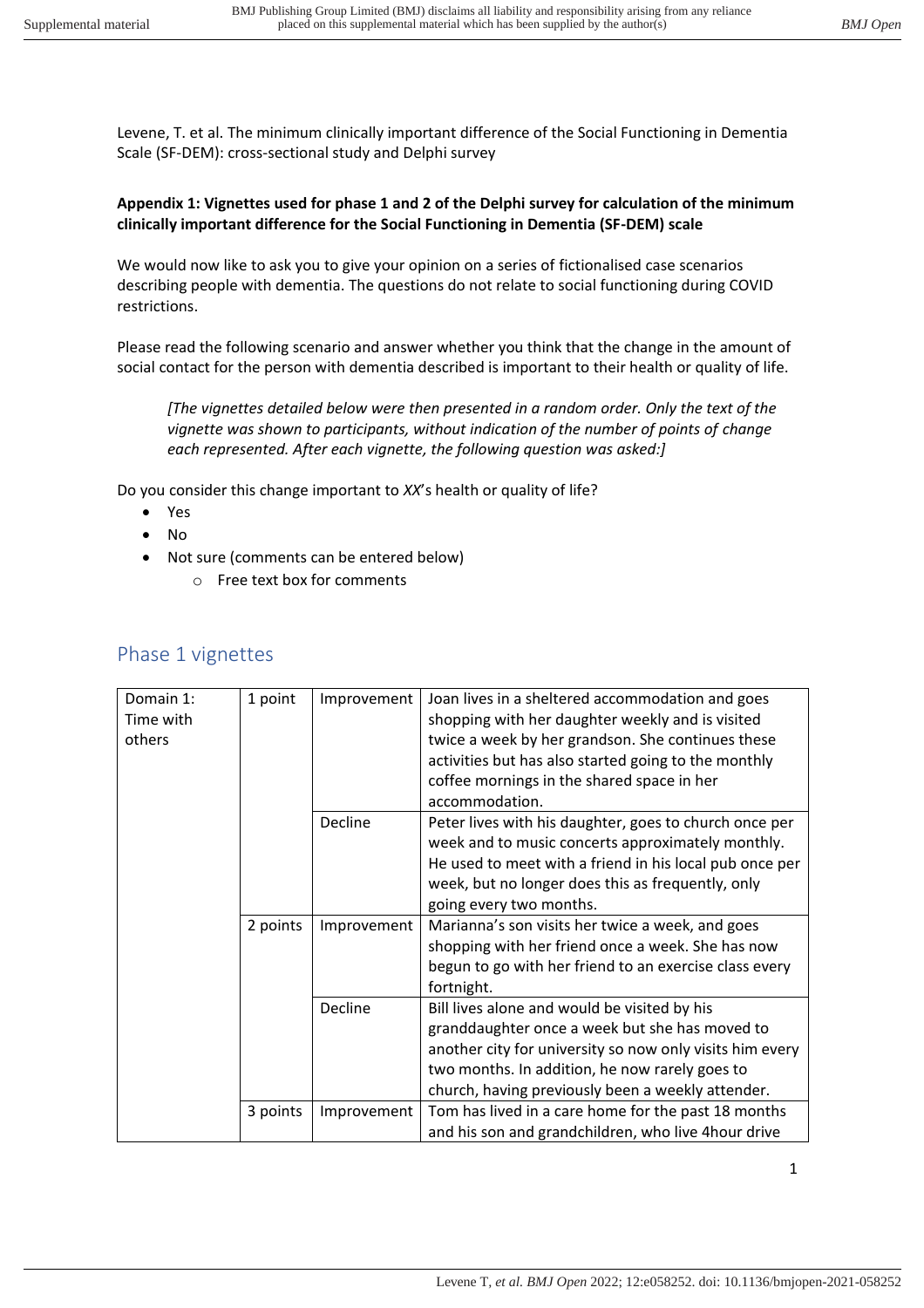|               |          |             | away, visit him monthly. It is arranged that he moves                                                       |
|---------------|----------|-------------|-------------------------------------------------------------------------------------------------------------|
|               |          |             | to a care home in the same town as his son so his                                                           |
|               |          |             | family now visit him every day.                                                                             |
|               |          | Decline     | Maggie lives with her husband and they attended an                                                          |
|               |          |             | exercise class together every week but difficulties with                                                    |
|               |          |             | balance have stopped her from going to the exercise                                                         |
|               |          |             | class. Their weekly shopping trips have also now                                                            |
|               |          |             | stopped.                                                                                                    |
|               | 4 points | Improvement | Ola used to live with his wife and they would                                                               |
|               |          |             | occasionally go to a restaurant. She had a stroke                                                           |
|               |          |             | requiring hospital admission and remains in a                                                               |
|               |          |             | rehabilitation hospital so Ola sees no-one at home                                                          |
|               |          |             | and does not go to out to restaurants.                                                                      |
|               |          | Decline     | Susi used to go to her local coffee shop every                                                              |
|               |          |             | morning, and to her daughter's home for dinner every                                                        |
|               |          |             | Friday. In the last month, she has not been able to go                                                      |
|               |          |             | to her local café and has not visited her daughter's<br>home at all.                                        |
| Domain 2:     |          |             | Fred lives in a residential home and used to call to his                                                    |
| Communicating | 1 point  | Improvement | son once a month, but his son now calls Fred more                                                           |
| with others   |          |             | frequently, twice a week, to check on his safety.                                                           |
|               |          | Decline     | When Monica met with her neighbour, she would                                                               |
|               |          |             | often ask about her friend's about any concerns about                                                       |
|               |          |             | her family, but now Monica only remembers to do this                                                        |
|               |          |             | occasionally.                                                                                               |
|               | 2 points | Improvement | Ada used to often find it difficult to follow                                                               |
|               |          |             | conversations when in groups of people but her                                                              |
|               |          |             | friends have noticed that she can follow the                                                                |
|               |          |             | conversations if they speak more clearly and directly                                                       |
|               |          |             | to Ada so she now never has difficulty being involved                                                       |
|               |          |             | in conversations.                                                                                           |
|               |          | Decline     | Ahmed used to call his daughter every week but now                                                          |
|               |          |             | only remembers to do this every few weeks, so she                                                           |
|               |          |             | calls him on other occasions. He used to occasionally                                                       |
|               |          |             | have difficulty following conversations but now says                                                        |
|               |          |             | that this happens often.                                                                                    |
|               | 3 points | Improvement | Sarah previously could not contribute to                                                                    |
|               |          |             | conversations at her day centre but she now always                                                          |
|               |          |             | takes part in lengthy conversations with staff at the                                                       |
|               |          |             | day centre.                                                                                                 |
|               |          | Decline     | Andrea is called by her granddaughter Maria, who is                                                         |
|               |          |             | currently studying at University abroad, once a week.<br>She used to always ask Maria about her studies and |
|               |          |             | being away from home, but now always forgets to ask                                                         |
|               |          |             | about these things.                                                                                         |
|               | 4 points | Improvement | Pauline is called by her close friend every day for a                                                       |
|               |          |             | chat. She previously would not share things that were                                                       |
|               |          |             |                                                                                                             |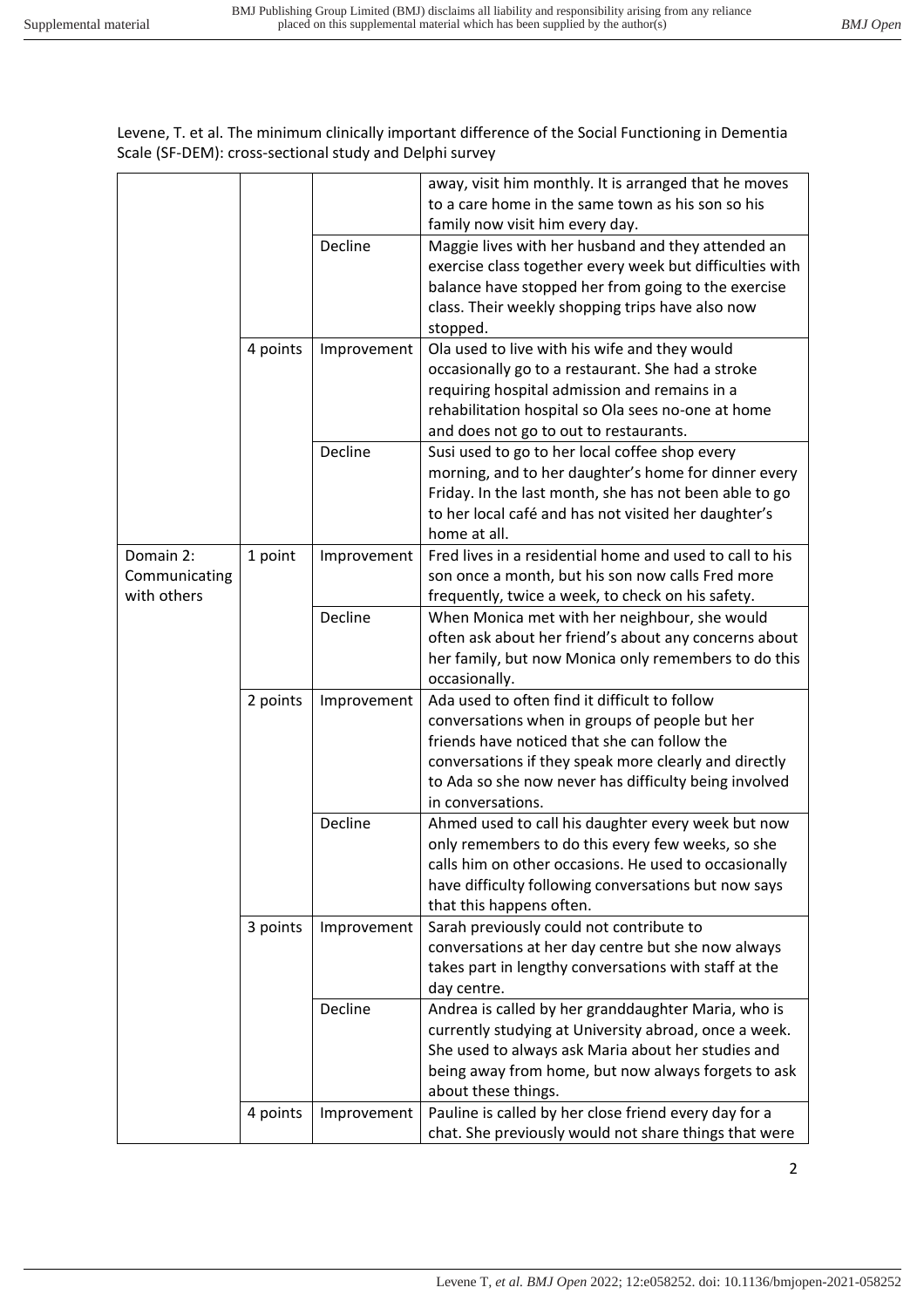|  |                                       |          |             | worrying her, but now discusses these during most<br>conversations which is reassuring for her. She used to<br>never initiate conversation during these phone calls<br>and would only listen to her friend but now she often<br>brings up new topics of conversation.                                                           |
|--|---------------------------------------|----------|-------------|---------------------------------------------------------------------------------------------------------------------------------------------------------------------------------------------------------------------------------------------------------------------------------------------------------------------------------|
|  |                                       |          | Decline     | Magda lives alone but would speak every day by<br>phone with her sister. After her sister died, she no<br>longer speaks by phone to anyone and she also<br>occasionally finds it difficult to speak to other people<br>about her feelings.                                                                                      |
|  | Domain 3:<br>Sensitivity to<br>others | 1 point  | Improvement | Jose would often be irritated during the visits of his<br>care workers though he would not be aggressive or<br>argue with them. He is now slightly more accepting<br>although continues to occasionally be irritated by<br>their care.                                                                                          |
|  |                                       |          | Decline     | Kim was previously always friendly with her<br>neighbours even when they would play music loudly.<br>Their behaviour has not changed, but now she will<br>occasionally tell them that she is annoyed that their<br>noise kept her awake.                                                                                        |
|  |                                       | 2 points | Improvement | Liz and her husband watch television during the<br>evenings and she would always be irritated when her<br>husband asked her questions which she found<br>distracting. This would always lead to an argument.<br>Recently, she has become more tolerant of her<br>husband's questions and they have only occasionally<br>argued. |
|  |                                       |          | Decline     | Suneeta lives alone in sheltered accommodation and<br>would often join the group activities. Now she always<br>excuses herself from these stating that she is not<br>interested.                                                                                                                                                |
|  |                                       | 3 points | Improvement | Bert used to always find a reason why he could not<br>attend family gatherings but now has more<br>confidence in these settings and so always agree to<br>join these.                                                                                                                                                           |
|  |                                       |          | Decline     | When Norah saw her daughter and grandchildren she<br>would not criticise her grandchildren's behaviour, but<br>she does not disguise her annoyance and always<br>comments on things they are doing that irritate her.                                                                                                           |
|  |                                       | 4 points | Improvement | Jan lives with his wife and used to often get irritated<br>at his wife suggesting they go out for a walk and this<br>would always lead to an argument. He now no longer<br>gets irritable and they have not argued for several<br>months.                                                                                       |
|  |                                       |          | Decline     | Tara used to enjoy going to the cinema weekly with<br>her friend. For the last few months, she has made                                                                                                                                                                                                                         |